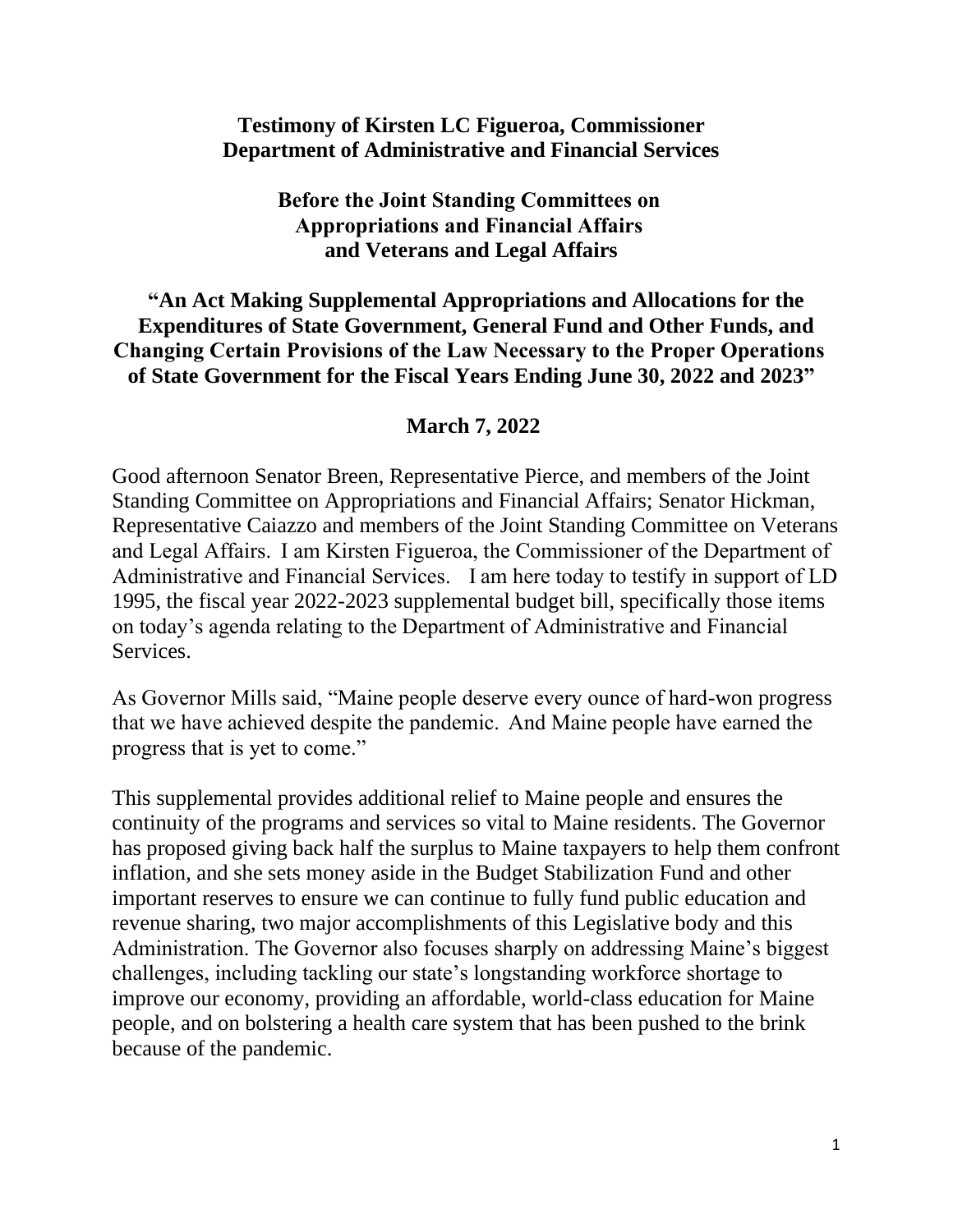The Governor seeks to do this in a fiscally responsible manner that provides needed assistance and support to Maine people while heeding the warnings of Maine's nonpartisan Revenue Forecasting Committee, which has expressed significant concern about shifting economic conditions, calling the fiscal environment "unprecedented" and "variable" and noting that the accuracy of their forecast becomes less reliable in future years, leading them to urge caution in use of the revenues.

The supplemental builds on the investments of the biennial and Maine Jobs Plan – both enacted within the last seven months.

# **Alcoholic Beverages – General Operations**

We will begin on **page A-3** with the Alcoholic Beverages – General Operations program.  The Bureau effectively regulates the alcohol beverage industry in Maine by ensuring responsible business practices by agency liquor stores, beer and wine wholesalers, and bars and restaurants within a favorable economic climate. Through the guidance of the State Liquor and Lottery Commission, the Bureau has responsibility for the pricing, listing and delisting of spirits. 

There are five initiatives in this program. The first four initiatives fund approved position reclassifications. The Bureau sought a review of proposed job responsibilities by the Bureau of Human Resources. Based on those reviews, BHR confirmed that the positions should be updated. Job responsibilities will be updated when funding is available.

The first initiative funds the approved reclassification of two Office Associate II positions to Liquor Tax Auditor positions. This initiative increases the General Fund Personal Services appropriation by \$4,117 in fiscal year 2022 and by \$7,166 in fiscal year 2023.

The second initiative funds the approved reclassification of one Public Service Coordinator I position to a Public Service Coordinator II position. This initiative increases the Alcoholic Beverage Fund Personal Services allocation by \$5,937 in fiscal year 2022 and by \$10,688 in fiscal year 2023.

The third initiative funds the approved reclassification of one Accounting Associate I position to an Office Associate II position. This initiative increases the General Fund Personal Services appropriation by \$1,518 in fiscal year 2022 and by \$2,713 in fiscal year 2023.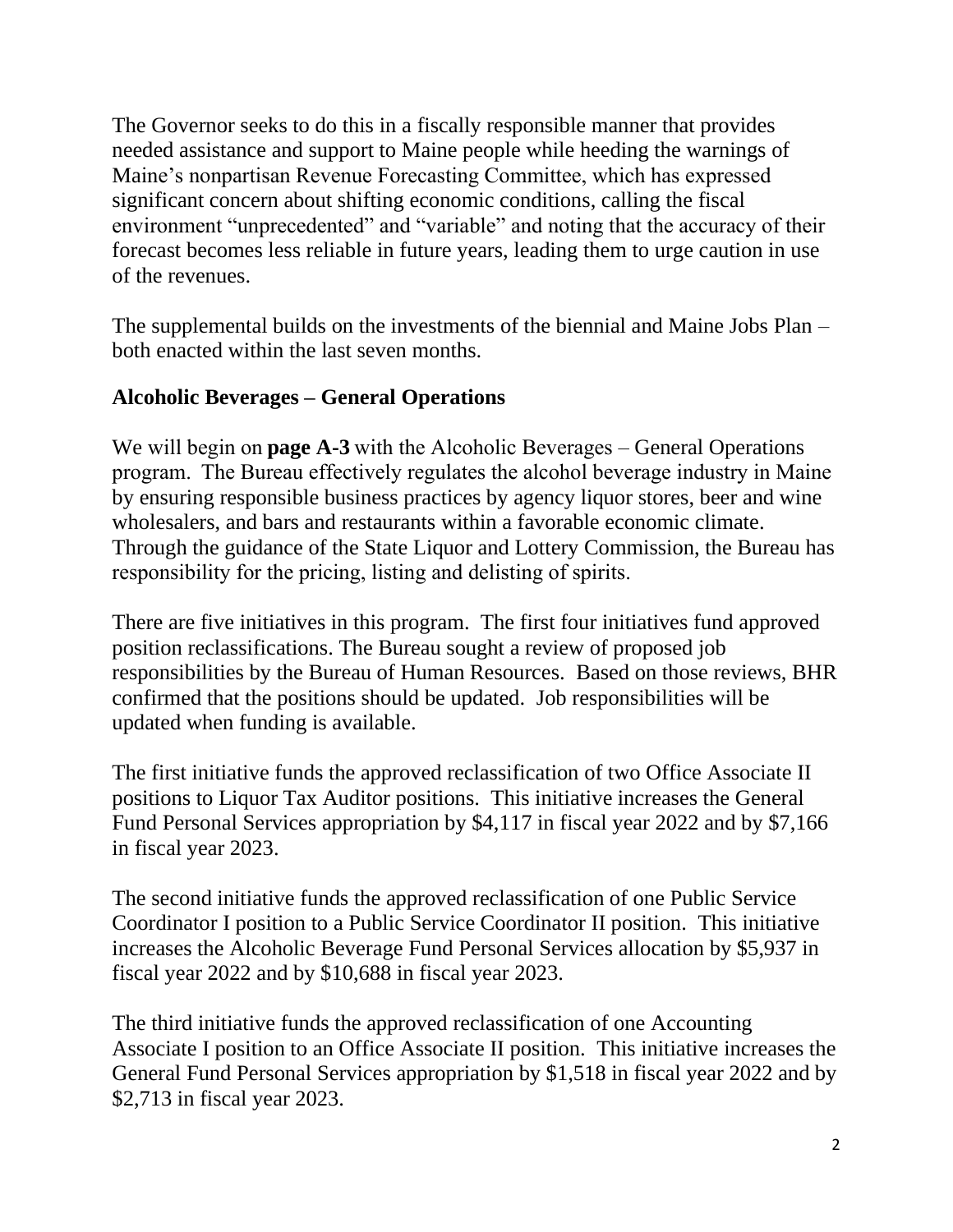The fourth initiative funds the approved reclassification of one Secretary Associate Supervisor position to an Office Specialist II Supervisor position. This initiative increases the General Fund Personal Services appropriation by \$8,870 in fiscal year 2022 and by \$16,123 in fiscal year 2023.

The fifth initiative establishes two Liquor Licensing Inspector positions to provide investigative and compliance services work inspecting and licensing retail liquor stores, restaurants and clubs throughout the state. This request adds to the five Liquor Licensing Inspectors currently covering the state. With the current staff level, it is extremely difficult to meet the existing demands of Maine's alcohol industry. The number of liquor establishments and other special permits issued and overseen by the Bureau is approximately 6,200, or 1,240 per inspector. By adding the 2 additional inspectors, the count per inspector decreases to 886, allowing the inspectors to conduct more visits with manufacturers and establishments. This requested increase in the number of Liquor Licensing Inspectors will result in each of Maine's inspectors still being responsible for more than twice as many establishments in an area three times the square mileage area of coverage as compared to New Hampshire and Vermont. This initiative increases the Alcoholic Beverage Fund Personal Services allocation by \$175,390 and the All Other allocation by \$75,473 in fiscal year 2023.

# **Lottery Operations**

The last DAFS program scheduled for today is **Lottery Operations** on **page A-7**. The Maine State Lottery offers instant ticket scratch games and draw games to the public generating over \$64 million last year to the General Fund.  The operations of this program are supported entirely by the proceeds from the sale of lottery tickets.  The budget allocation supports the administration of the state's lottery games, including 22 positions responsible for customer service, marketing, field sales, security and general operations.  

There is one initiative in this program establishing one Games Manager position to manage all lottery games in the state.   This position will manage all state lottery games including game elements comprised of artwork, prize structure, working papers and game activity timelines. The position will be responsible for managing 40 instant ticket games, 9 draw games and 15 Fast Play games and allowing the lottery deputy director and marketing manager, currently sharing those duties, to focus on their strategic responsibilities.